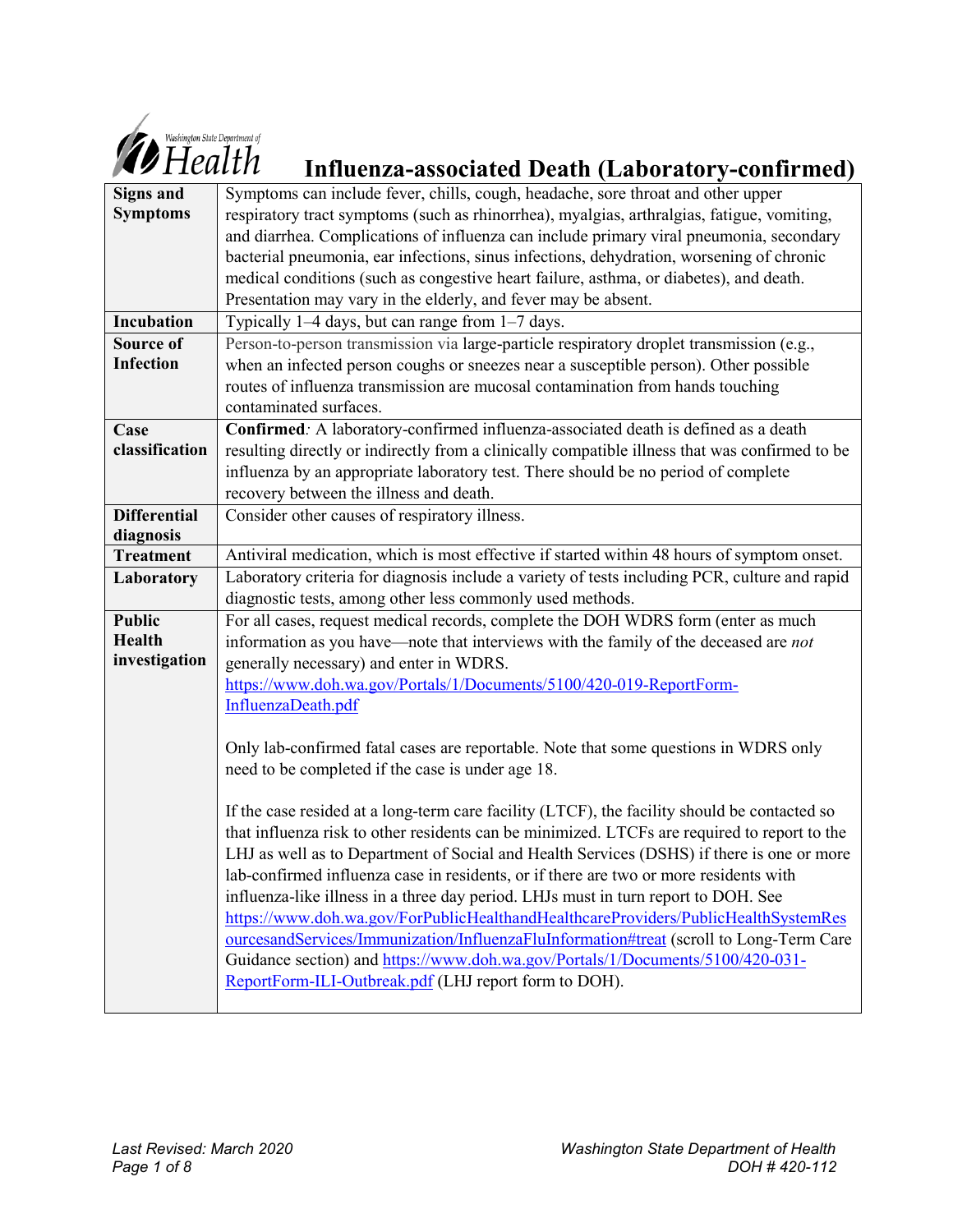# **Influenza-associated Death (Laboratory-confirmed)**

# **1. DISEASE REPORTING**

# **A. Purpose of Reporting and Surveillance**

- 1. To determine mortality rates for laboratory-confirmed influenza-associated deaths.
- 2. To monitor the epidemiology of severe influenza infections.
- 3. To detect emerging threats such as avian and other novel influenza strains.

# **B. Legal Reporting Requirements for Influenza-associated Deaths (Laboratory-confirmed)**

- 1. Healthcare providers: notifiable to local health jurisdiction within 3 business days
- 2. Healthcare facilities: notifiable to local health jurisdiction within 3 business days
- 3. Laboratories: no legal reporting requirement
- 4. Local health jurisdictions: notifiable to Washington State Department of Health (DOH) Communicable Disease Epidemiology (CDE) within 7 days of case investigation completion or summary information required within 21 days

# **C. Local Health Jurisdiction Investigation Responsibilities**

- 1. Contact CDE **immediately** regarding suspected novel influenza infections that are fatal and investigate as novel influenza.
- 2. Request and review medical records. Complete the influenza case report form [\(https://www.doh.wa.gov/Portals/1/Documents/5100/420-019-ReportForm-](https://www.doh.wa.gov/Portals/1/Documents/5100/420-019-ReportForm-InfluenzaDeath.pdf)[InfluenzaDeath.pdf\)](https://www.doh.wa.gov/Portals/1/Documents/5100/420-019-ReportForm-InfluenzaDeath.pdf), and enter the data into the Washington Disease Reporting System (WDRS) as Influenza death. Note that there are some fields in WDRS that must be completed only for deaths in children under age 18 (these additional data elements are sent by CDE to CDC).
- 3. Additional response is per local health jurisdiction discretion.

# **2. THE DISEASE AND ITS EPIDEMIOLOGY**

# **Background**

Seasonal influenza epidemics occur every year in the United States most commonly during the fall and winter months.

# **A. Etiologic Agent**

There are two main types of influenza, influenza A and influenza B. Influenza A viruses are divided into subtypes based on the hemagglutinin (H) and neuraminidase (N) proteins on their surfaces. The specific strains of influenza change frequently, necessitating parallel changes in the seasonal influenza vaccine.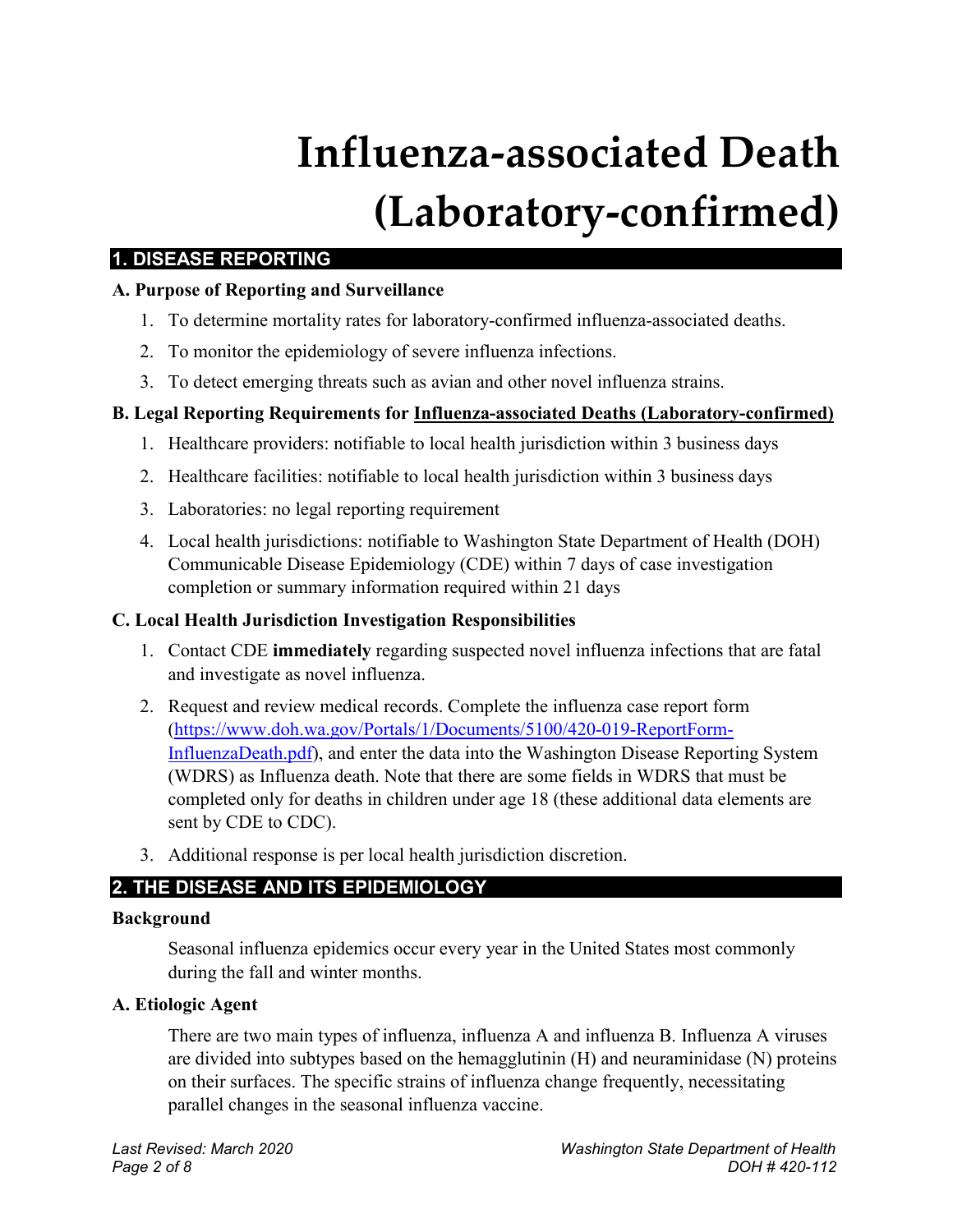#### **B. Description of Illness**

Patients with uncomplicated influenza may have symptoms that include fever, chills, cough, headache, sore throat and other upper respiratory tract symptoms (rhinorrhea), myalgias, arthralgias, fatigue, vomiting, and diarrhea. Symptoms can be minimal.

Complications of influenza can include primary viral pneumonia, secondary bacterial pneumonia, ear infections, sinus infections, dehydration, worsening of chronic medical conditions (such as congestive heart failure, asthma, or diabetes), and death.

Those at higher risk for influenza-related complications include: children younger than 5 years of age, adults 65 years and older, pregnant women, and persons with chronic medical conditions such as asthma, chronic obstructive pulmonary disease (COPD), morbid obesity, immunosuppressive therapy or disease, diabetes, hemoglobinopathy, and neuromuscular disease. American Indians and Alaska Natives may also be at higher risk for flu complications. [\(https://www.cdc.gov/flu/about/disease/high\\_risk.htm\)](https://www.cdc.gov/flu/about/disease/high_risk.htm).

#### **C. Reservoirs**

Reservoirs for influenza A viruses include humans, swine, poultry and other birds and mammals. Humans are the primary reservoir for influenza B.

#### **D. Modes of Transmission**

Influenza viruses spread person-to-person primarily through large-particle respiratory droplet transmission (e.g., when an infected person coughs or sneezes near a susceptible person). Transmission via large-particle droplets requires close proximity between source and contacts because droplets do not remain suspended in the air and generally travel only a short distance (<6 feet). Other possible routes of influenza transmission are mucosal contamination from hands touching contaminated surfaces and airborne transmission. The relative contribution of each type of transmission has not been defined but for airborne transmission is thought to be small.

#### **E. Incubation Period**

The incubation period for influenza is typically 1–4 days, but can range from 1–7 days.

# **F. Period of Communicability**

Most healthy adults with seasonal influenza are infectious to others beginning from one day before to up to 7 days following illness onset although communicability decreases rapidly 24 hours after fever resolves (without fever reducing medication). Persons who continue to be ill longer than 7 days after illness onset should be considered potentially contagious until symptoms have resolved. Children, especially younger children, can shed virus for 10 or more days. Immunocompromised persons can shed virus for weeks or months.

#### **G. Treatment**

Appropriate antiviral medication should be initiated as early as possible for patients with suspected or confirmed influenza who: 1) are hospitalized, 2) have severe, complicated,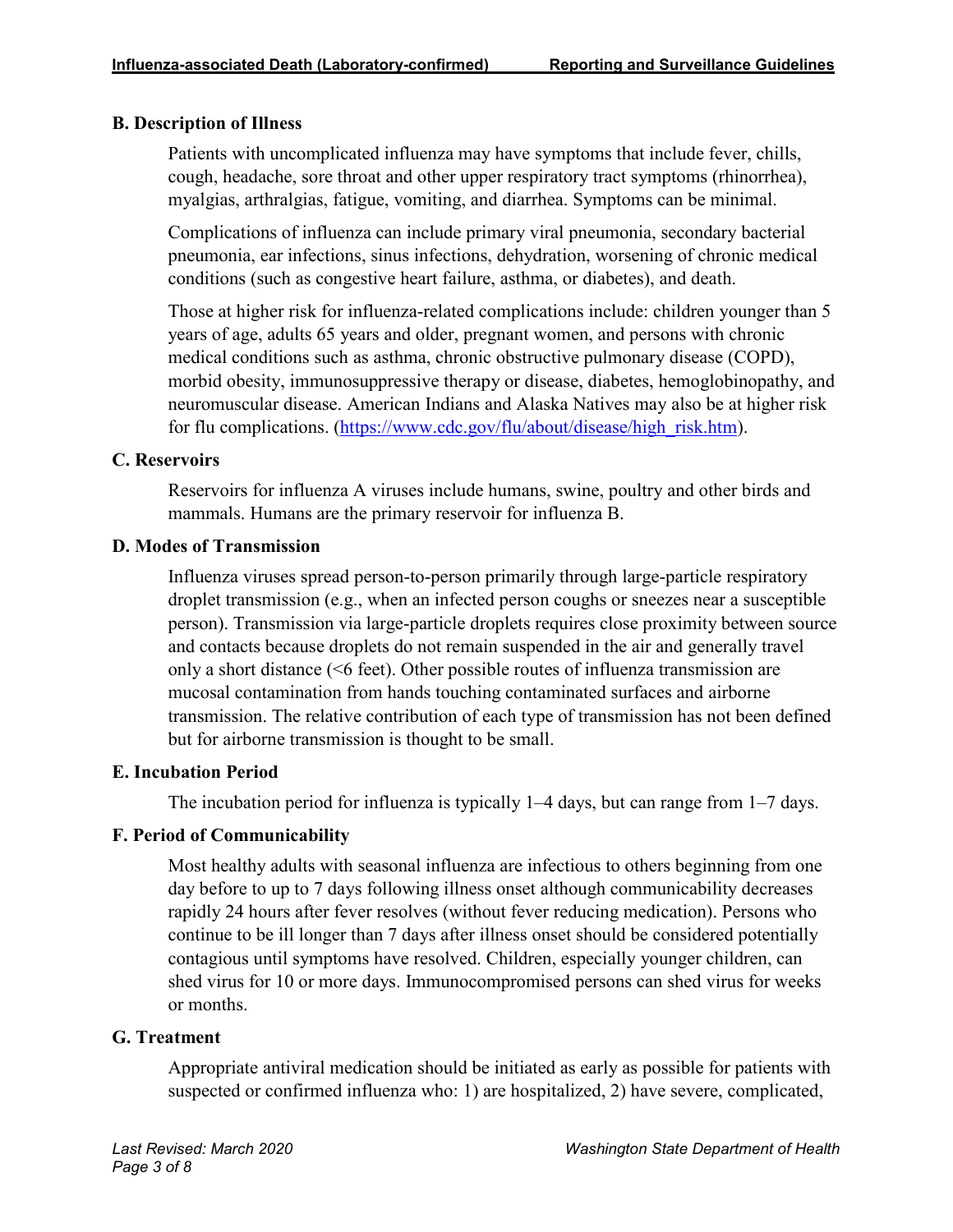or progressive illness or 3) are at higher risk for influenza complications (see Section 2B). Antiviral treatment is most effective when started within 48 hours of illness onset. Therefore, treatment should not be delayed while laboratory results are pending.

Complete recommendations regarding use of antiviral medications for influenza are available at: [https://www.cdc.gov/flu/professionals/antivirals/index.htm.](https://www.cdc.gov/flu/professionals/antivirals/index.htm)

Please note that resistance patterns can change within an influenza season. CDC's Flu View provides weekly data on antiviral resistance patterns for circulating strains and is available at: [https://www.cdc.gov/flu/weekly/.](https://www.cdc.gov/flu/weekly/)

Additional therapy such as antibacterial agents should be used at the discretion of the clinicians based on the patient's clinical presentation.

# **3. CASE DEFINITIONS**

#### **Case Definition for Laboratory-confirmed Influenza-associated Deaths (DOH)**

*Confirmed:* A laboratory-confirmed influenza-associated death is defined as a death resulting directly or indirectly from a clinically compatible illness that was confirmed to be influenza by an appropriate laboratory test. There should be no period of complete recovery between the illness and death. Laboratory criteria for diagnosis include:

- Influenza virus isolation in tissue cell culture from respiratory specimens;
- Reverse-transcriptase polymerase chain reaction (RT-PCR) testing of respiratory specimens;
- Immunofluorescent antibody staining (direct or indirect) of respiratory specimens;
- Rapid influenza diagnostic testing of respiratory specimens;
- Immunohistochemical (IHC) staining for influenza viral antigens in respiratory tract tissue from autopsy specimens;
- Four-fold rise in influenza hemagglutination inhibition (HI) antibody titer in paired acute and convalescent sera.

A death should not be reported if any of the below occur:

- There is no laboratory confirmation of influenza virus infection, or
- The influenza illness is followed by full recovery to baseline health status prior to death, or
- After review and consultation there is an alternative agreed upon cause of death.

# **4. DIAGNOSIS AND LABORATORY SERVICES**

#### **A. Diagnosis**

Diagnostic laboratory tests for influenza primarily include rapid antigen testing, viral culture, polymerase chain reaction (PCR), and immunofluorescence assays.

Information regarding laboratory diagnosis of flu is available at: [https://www.cdc.gov/flu/professionals/diagnosis/.](https://www.cdc.gov/flu/professionals/diagnosis/)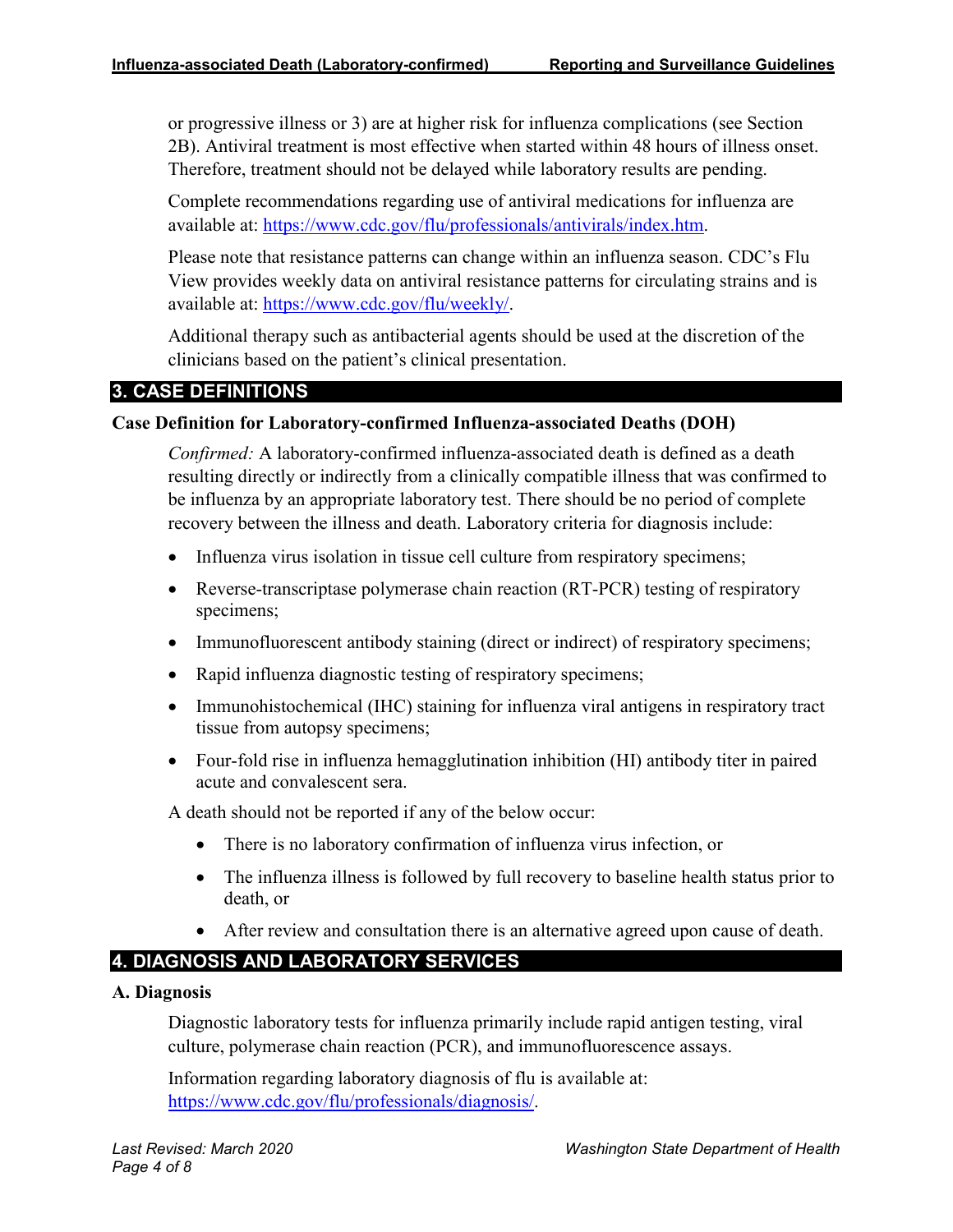#### **B. Tests Available at Washington State Public Health Laboratories (PHL)**

Influenza testing can be performed at PHL for suspected influenza-associated deaths. PHL can culture for influenza and perform RT-PCR testing to detect and subtype influenza in clinical specimens.

Note that PHL require all clinical specimens have two patient identifiers, a name **and** a second identifier (e.g., date of birth) on both the specimen label and on the submission form. Due to laboratory accreditation standards, specimens will be rejected for testing if not properly identified. Also include specimen source and collection date.

#### **C. Specimen Collection**

Information on specimen collection, storing, and shipping is available at: <https://www.doh.wa.gov/Portals/1/Documents/pubs/301-018-InfluenzaTestingPHL.pdf>.

Healthcare providers who wish to submit specimens to PHL for influenza testing should contact their local health jurisdiction for approval. Specimens need to be shipped with a completed PHL Virology Submission form which is available at: <https://www.doh.wa.gov/Portals/1/Documents/5230/302-017-SerVirHIV.pdf>.

For information regarding collection and submission of specimens from deceased patients with suspected influenza infection see:

[https://www.doh.wa.gov/Portals/1/Documents/5240/302-021-mefluguide-V2.pdf.](https://www.doh.wa.gov/Portals/1/Documents/5240/302-021-mefluguide-V2.pdf)

# **5. ROUTINE CASE INVESTIGATION**

The case investigation for laboratory-confirmed influenza-associated deaths involves reviewing medical records and completing the influenza case report form available at: [https://www.doh.wa.gov/Portals/1/Documents/5100/420-019-ReportForm-](https://www.doh.wa.gov/Portals/1/Documents/5100/420-019-ReportForm-InfluenzaDeath.pdf)[InfluenzaDeath.pdf.](https://www.doh.wa.gov/Portals/1/Documents/5100/420-019-ReportForm-InfluenzaDeath.pdf)

#### **A. Evaluate the Diagnosis**

Identify confirmatory laboratory testing results. Request isolates be sent to Washington State Public Health Laboratories (PHL) if the patient:

- traveled internationally during the incubation period
- had contact with animals, such as poultry or swine, during the incubation period
- became ill when flu was not actively circulating in the state (e.g., summer)

#### **B. Identify Potential Sources of Infection**

Review medical records to determine if the patient traveled, was exposed to an ill person who recently traveled, or was exposed to animals such as poultry or swine during the incubation period.

#### **C. Identify Contacts**

Identification of contacts is per local health jurisdiction discretion.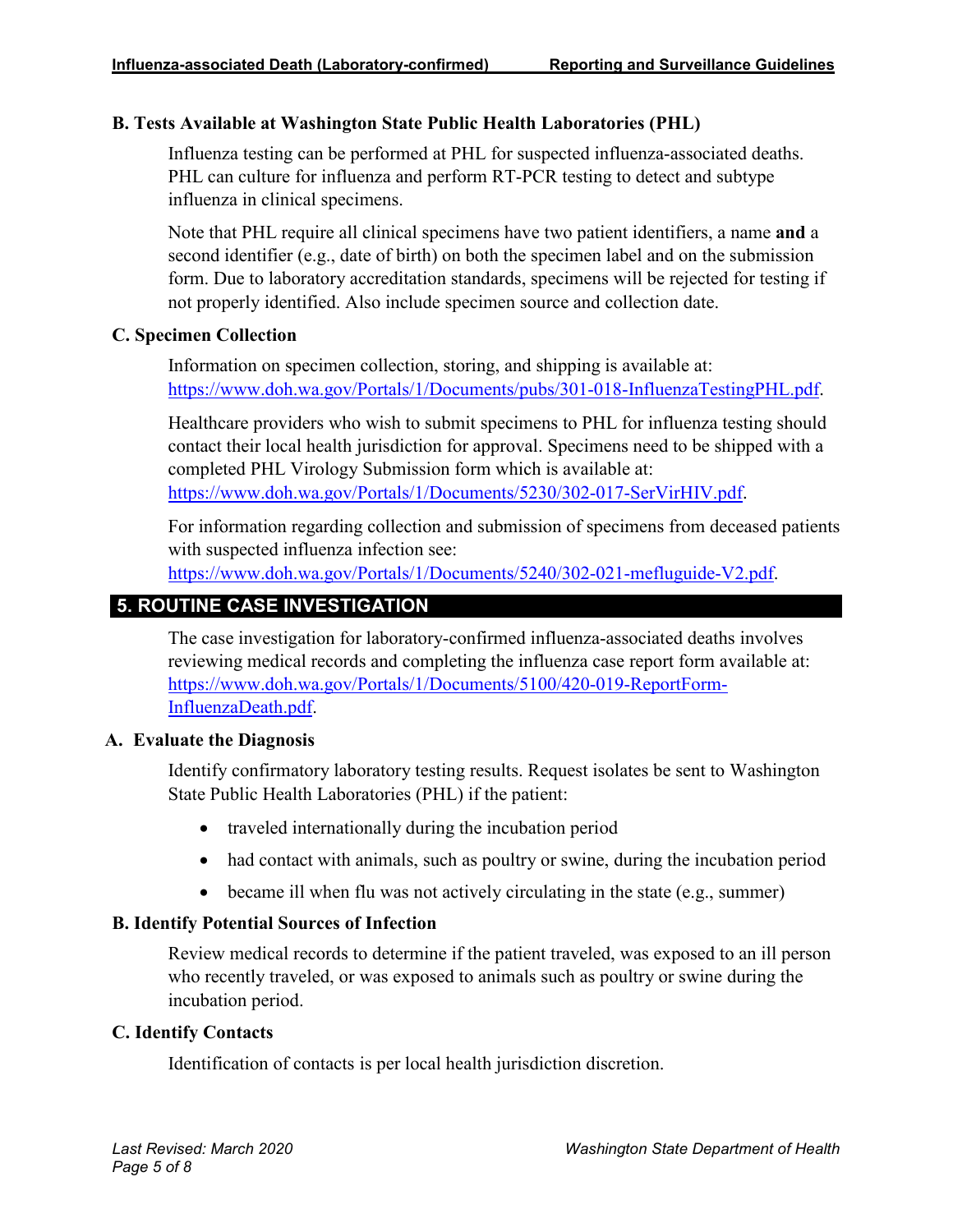#### **D. Manage Contacts**

Contact investigations for seasonal influenza cases can be performed at the discretion of the local health jurisdiction. Consult with Communicable Disease Epidemiology for managing contacts of suspect avian or other novel influenza cases.

### **1. Symptomatic Contacts**

Symptomatic contacts at high risk for influenza complications should contact their provider immediately to discuss the need for treatment. All contacts with influenza-like illness should avoid work, school, child care, and other public settings until 24 hours after fever has resolved without the use of fever reducing medication. For antiviral treatment see Section 2G.

#### **2. Asymptomatic Contacts**

Asymptomatic contacts at high risk for influenza complications should contact their provider immediately to discuss the need for chemoprophylaxis. Post-exposure chemoprophylaxis generally is not recommended if more than 48 hours have elapsed since the last exposure to an infectious person.

#### **F. Evaluate the Environment**

Standard cleaning and disinfecting should be done for any potentially contaminated surfaces where persons with influenza may have been present. In addition, surfaces touched often, such as doorknobs, refrigerator door handles, telephones, keyboards, and bathroom handles, should be cleaned and disinfected frequently in public areas during influenza season and in a household with a potentially communicable influenza case.

For additional information regarding environmental cleaning and disinfecting see: <https://www.cdc.gov/flu/school/cleaning.htm>.

# **6. MANAGING SPECIAL SITUATIONS**

**A.** CDC guidance is available for managing special situations in addition to those listed below. (See: [https://www.cdc.gov/flu/professionals/infectioncontrol/index.htm.](https://www.cdc.gov/flu/professionals/infectioncontrol/index.htm))

# 1. **Schools and Child Care Settings**

CDC guidance is available for preventing the spread of influenza in schools and child care settings: [https://www.cdc.gov/flu/school/index.htm.](https://www.cdc.gov/flu/school/index.htm)

# 2. **Long Term Care Facilities**

If the case resided at a long-term care facility (LTCF), the facility should be contacted so that influenza risk to other residents can be minimized. LTCFs are required to report to the LHJ as well as to Department of Social and Health Services (DSHS) if there is one or more lab-confirmed influenza case in residents, or if there are two or more residents with influenza-like illness in a three day period. LHJs must in turn report to DOH.

For guidance on responding to and preventing influenza in LTCFs (including template materials for use by LHJs and LTCFs), see: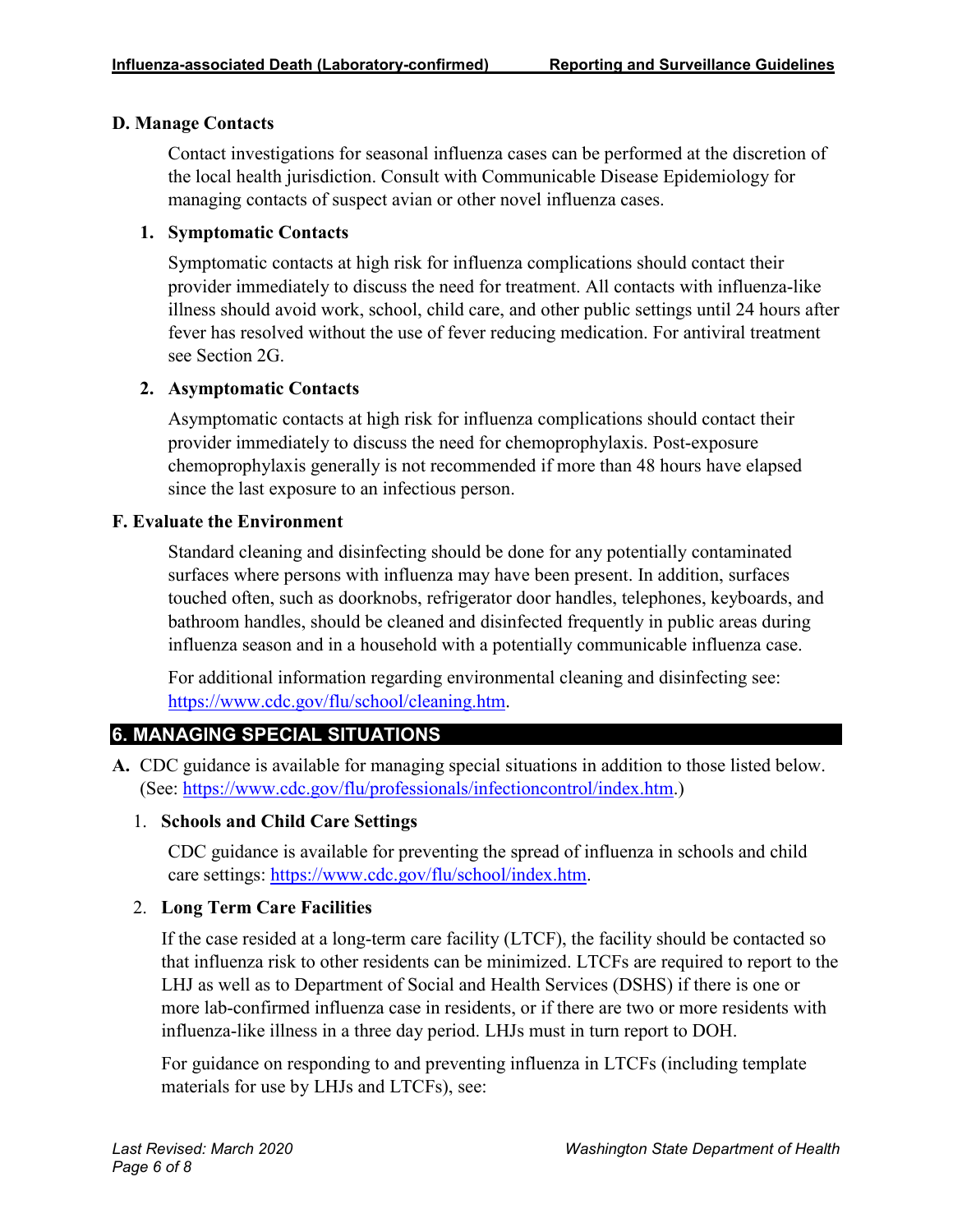[https://www.doh.wa.gov/ForPublicHealthandHealthcareProviders/PublicHealthSystemRes](https://www.doh.wa.gov/ForPublicHealthandHealthcareProviders/PublicHealthSystemResourcesandServices/Immunization/InfluenzaFluInformation#treat) [ourcesandServices/Immunization/InfluenzaFluInformation#treat](https://www.doh.wa.gov/ForPublicHealthandHealthcareProviders/PublicHealthSystemResourcesandServices/Immunization/InfluenzaFluInformation#treat) (scroll to Long-Term Care Guidance section)

For the LHJ report form to DOH for influenza in LTCFs, see: [https://www.doh.wa.gov/Portals/1/Documents/5100/420-031-ReportForm-ILI-](https://www.doh.wa.gov/Portals/1/Documents/5100/420-031-ReportForm-ILI-Outbreak.pdf)[Outbreak.pdf](https://www.doh.wa.gov/Portals/1/Documents/5100/420-031-ReportForm-ILI-Outbreak.pdf)

#### 3. **Healthcare Facilities**

CDC guidance is available for managing influenza cases in healthcare settings: <https://www.cdc.gov/flu/professionals/infectioncontrol/healthcaresettings.htm>.

#### **7. ROUTINE PREVENTION**

#### **A. Vaccine Recommendations**

Routine annual vaccination is recommended for all persons 6 months and older. Annual vaccination is particularly important for persons at increased risk of complications and for persons in contact with those at high risk for complications [\(https://www.cdc.gov/flu/protect/vaccine/index.htm\)](https://www.cdc.gov/flu/protect/vaccine/index.htm).

#### **B. Routine Prevention Recommendations**

General respiratory hygiene measures are recommended at all times, and particularly during periods when respiratory viruses are circulating:

- Cover your nose and mouth with a tissue when you cough or sneeze. Throw the tissue in the trash after you use it and then clean your hands;
- Wash your hands with soap and water frequently, especially after you cough or sneeze. Alcohol-based hand cleaners are also effective;
- Try to avoid close contact with people ill with respiratory symptoms;
- If you get sick with respiratory symptoms, stay home the recommended period and limit contact with others to keep from infecting them;
- Avoid touching your eyes, nose or mouth;
- Don a mask when entering a healthcare facility if you are coughing or sneezing.

#### **ACKNOWLEDGEMENTS**

We would like to acknowledge the Oregon Department of Human Services for developing the format of this document.

#### **UPDATES**

June 2012: The document was reviewed for accuracy. No significant changes were made.

December 2013: The existing guideline for influenza was divided into a guideline for novel influenza and a guideline for influenza-associated death.

February 2017: The document was reviewed for accuracy. Added a link to the WA DOH guidance for long-term care facilities to page 4. No other changes were made.